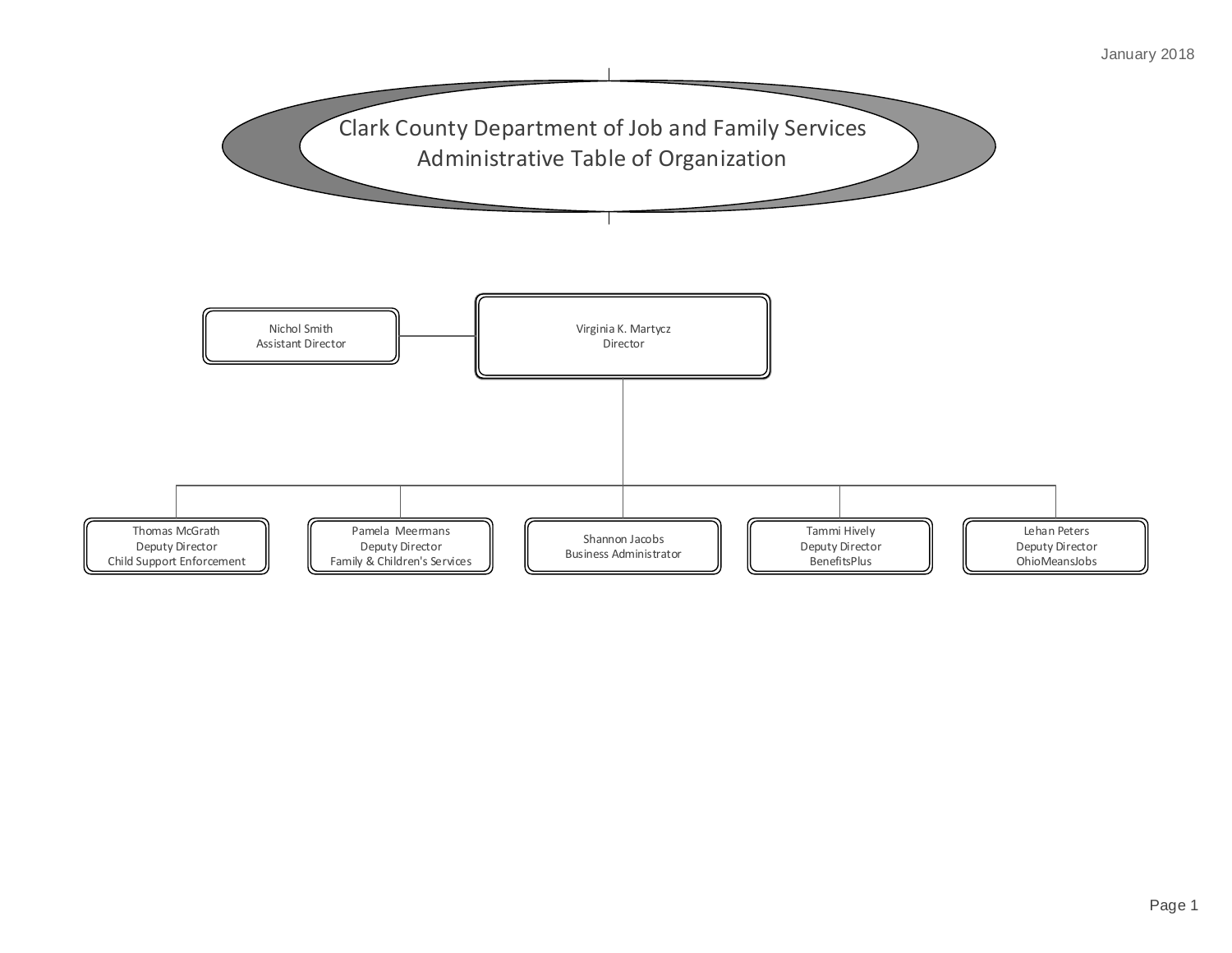## Administration

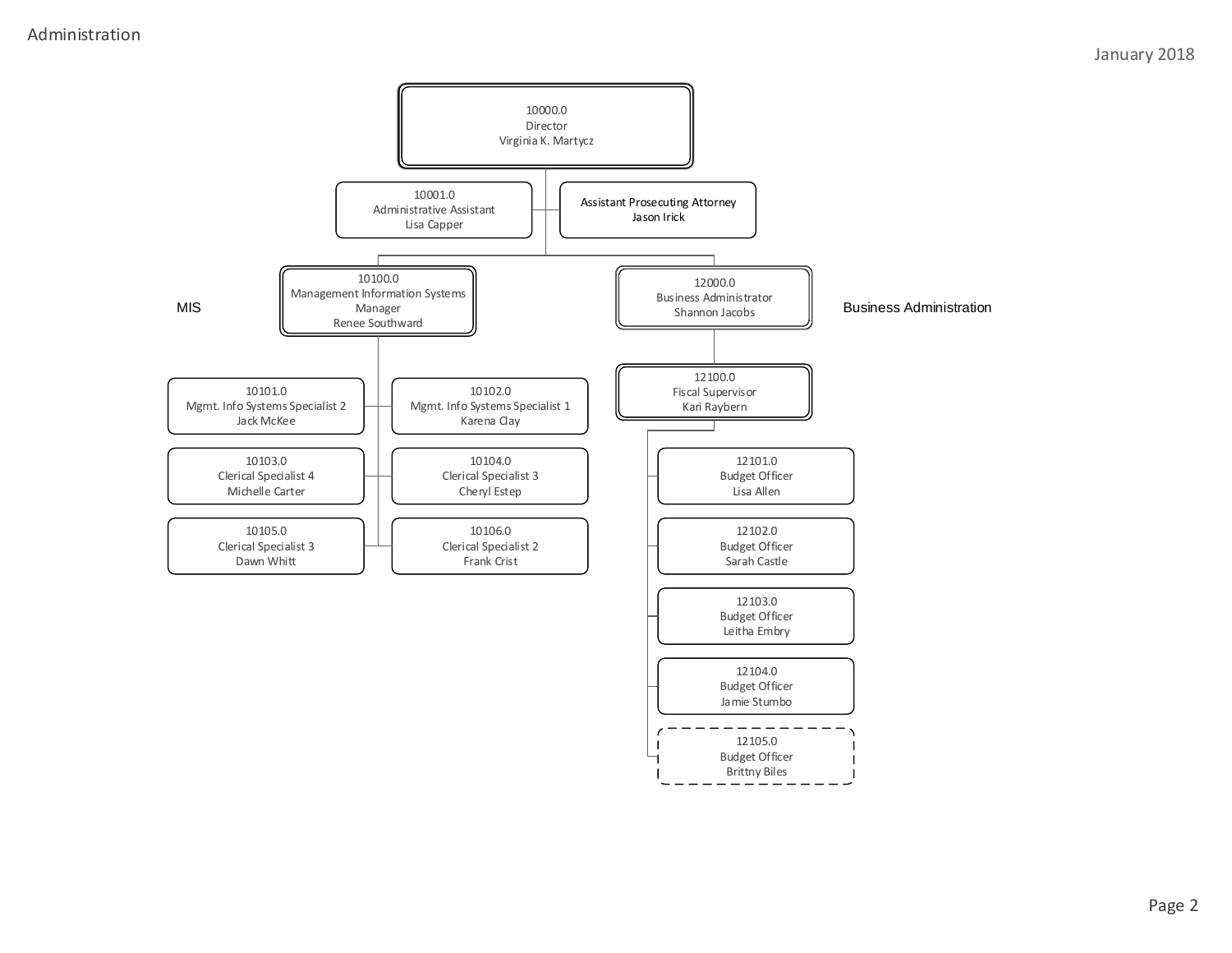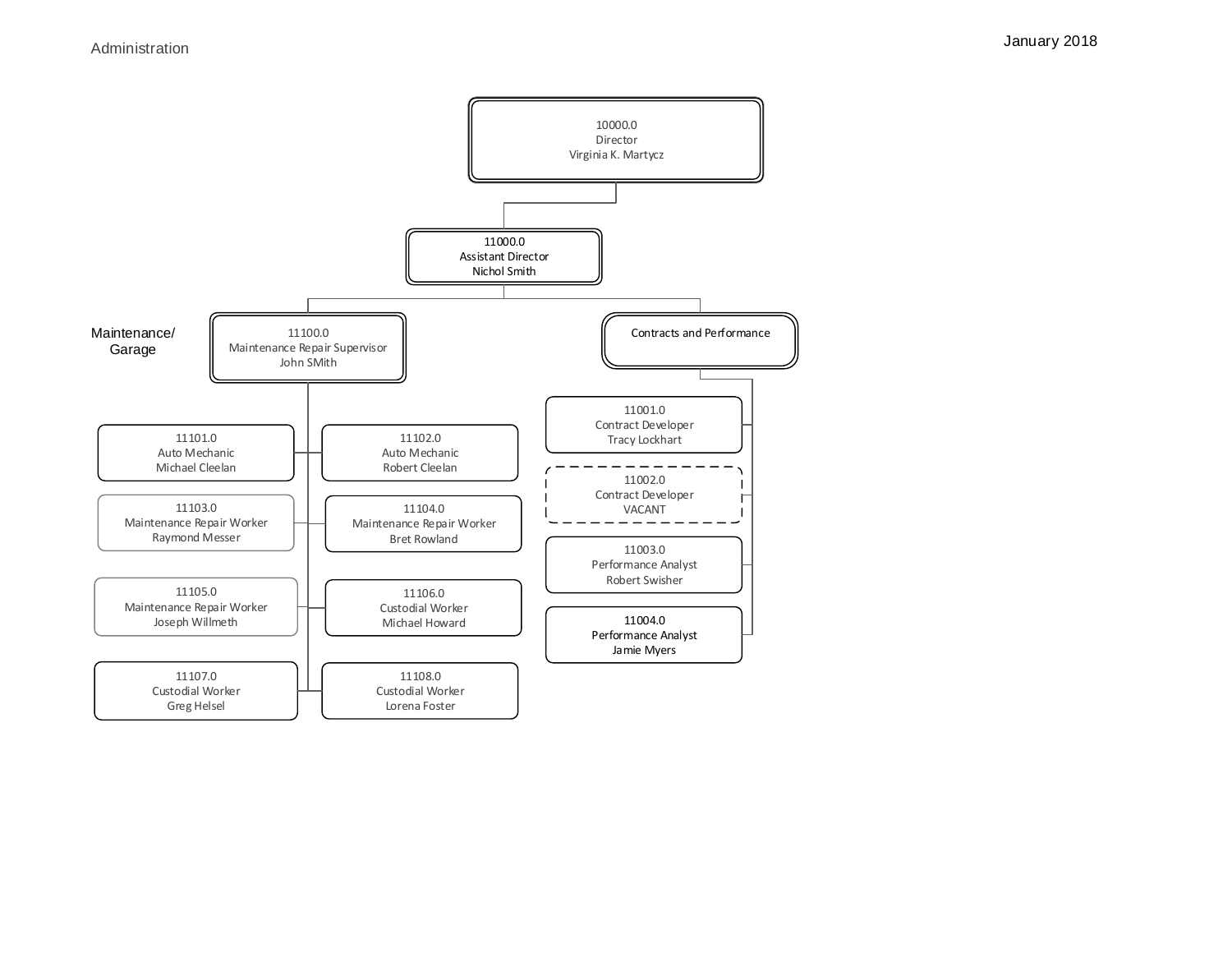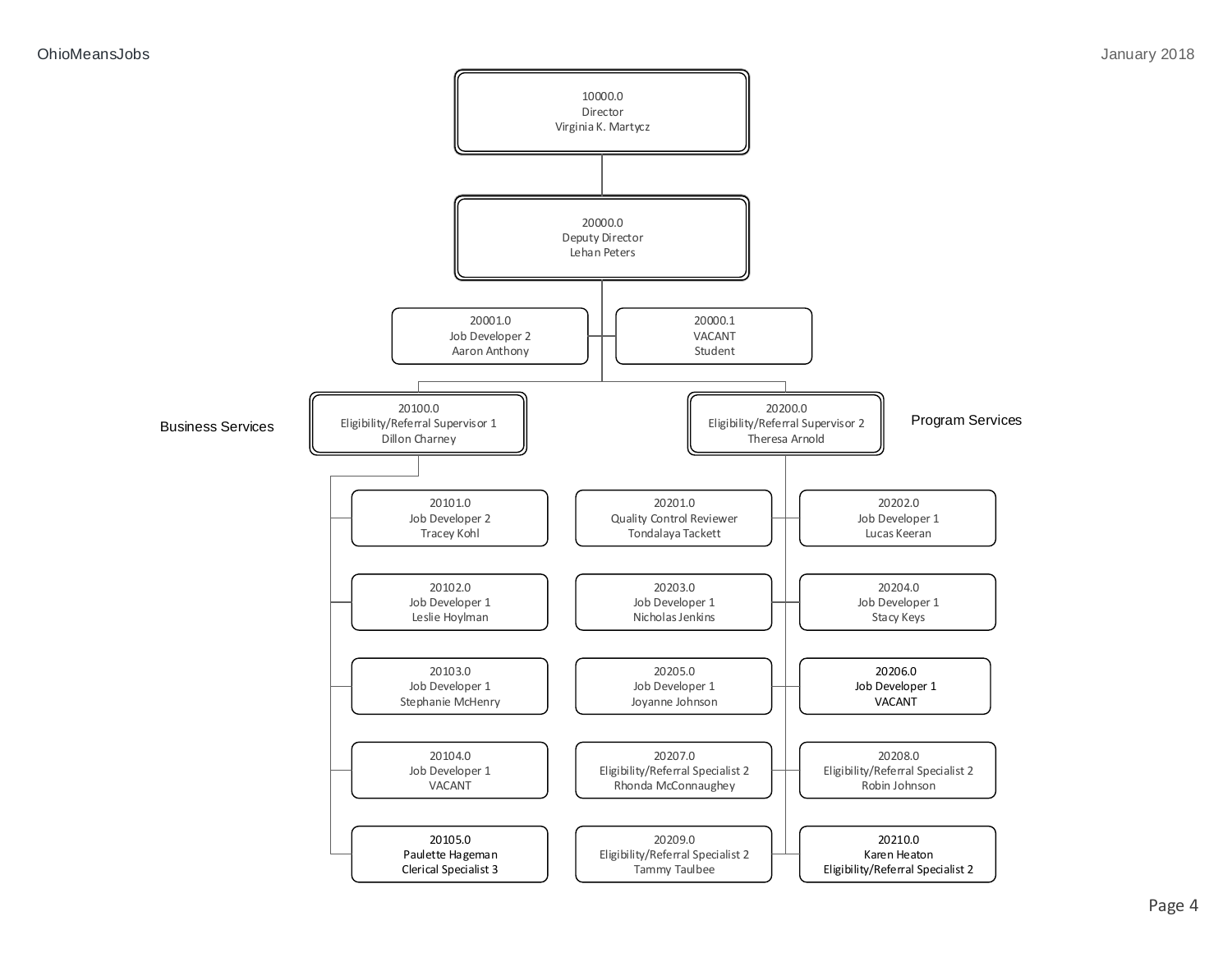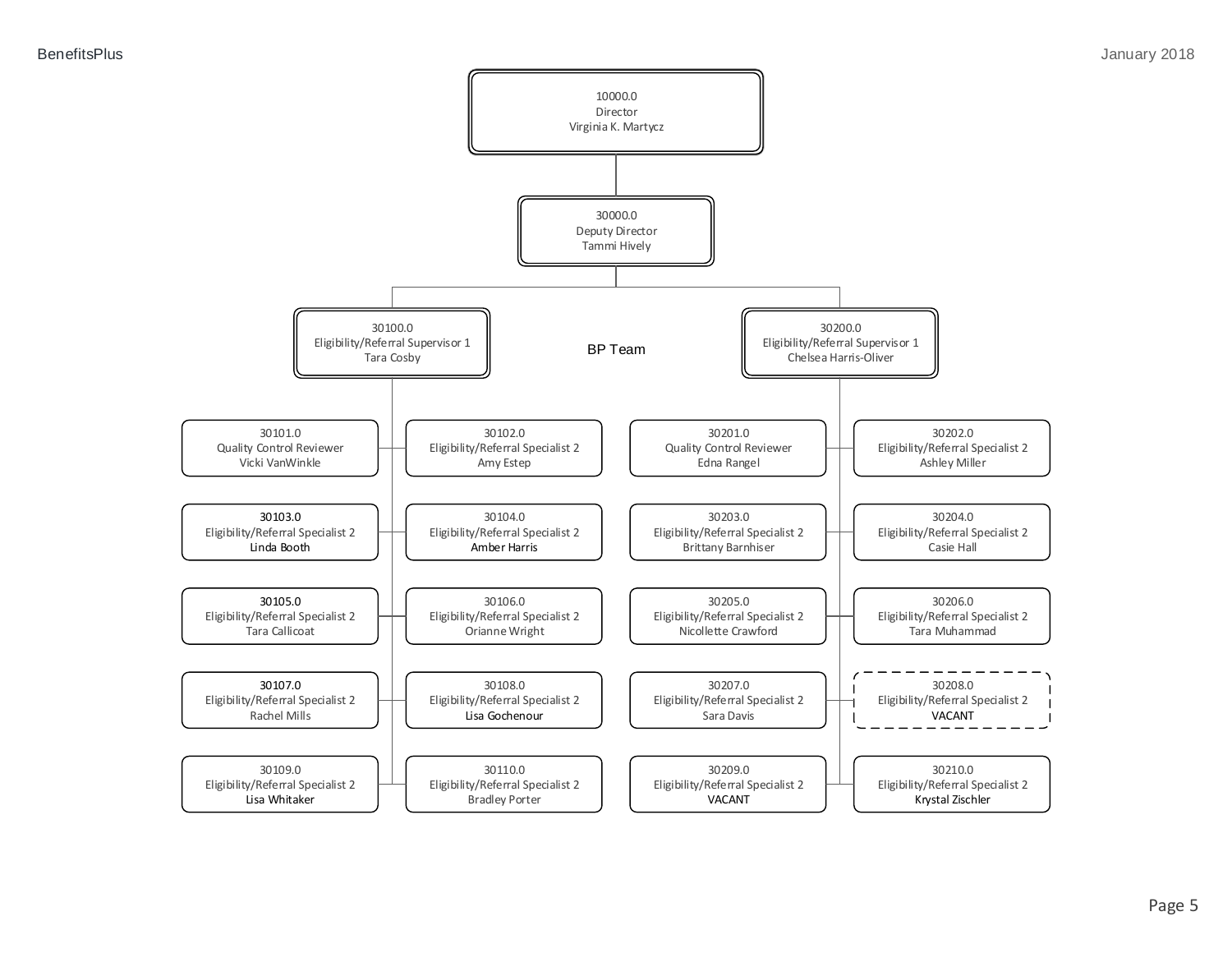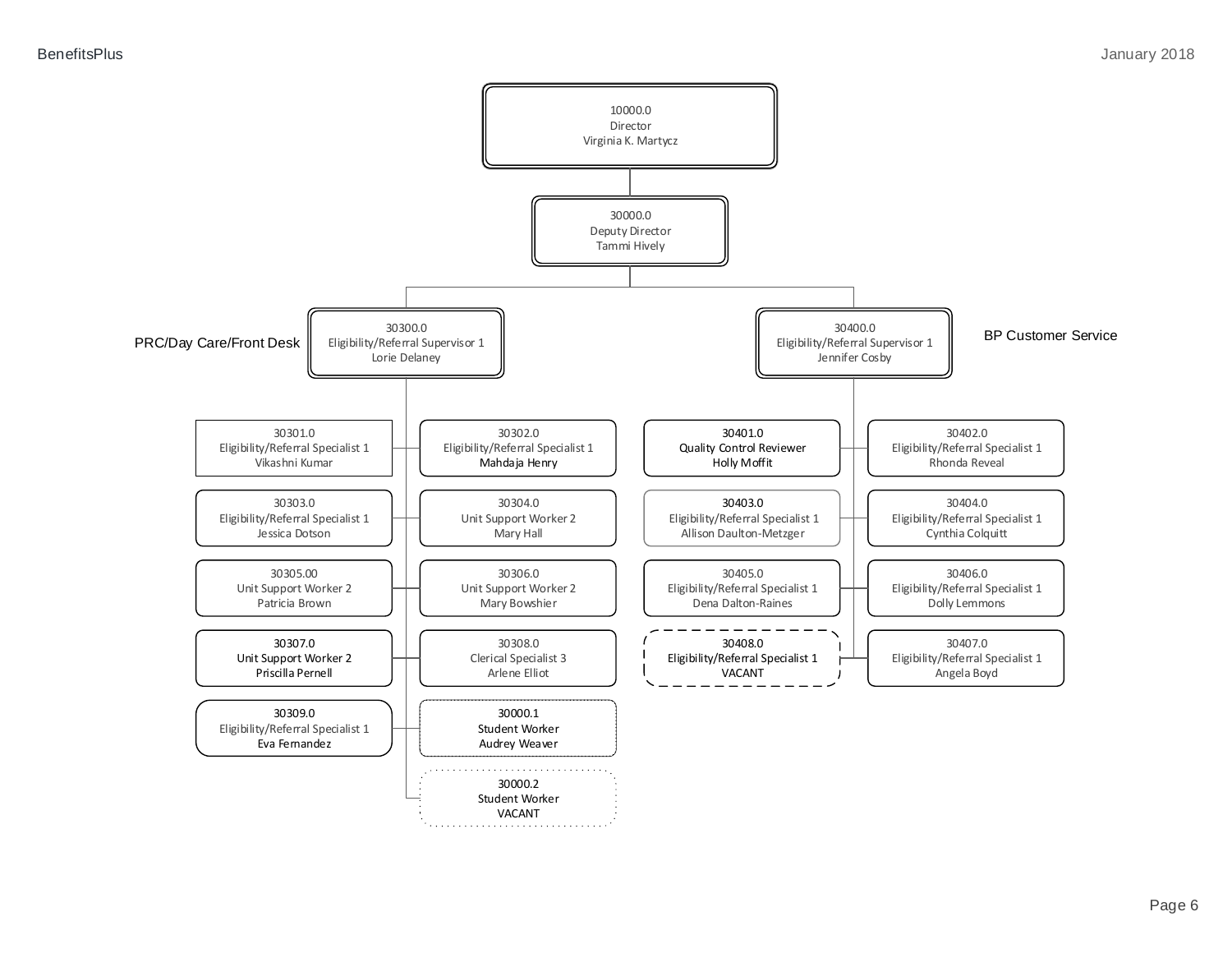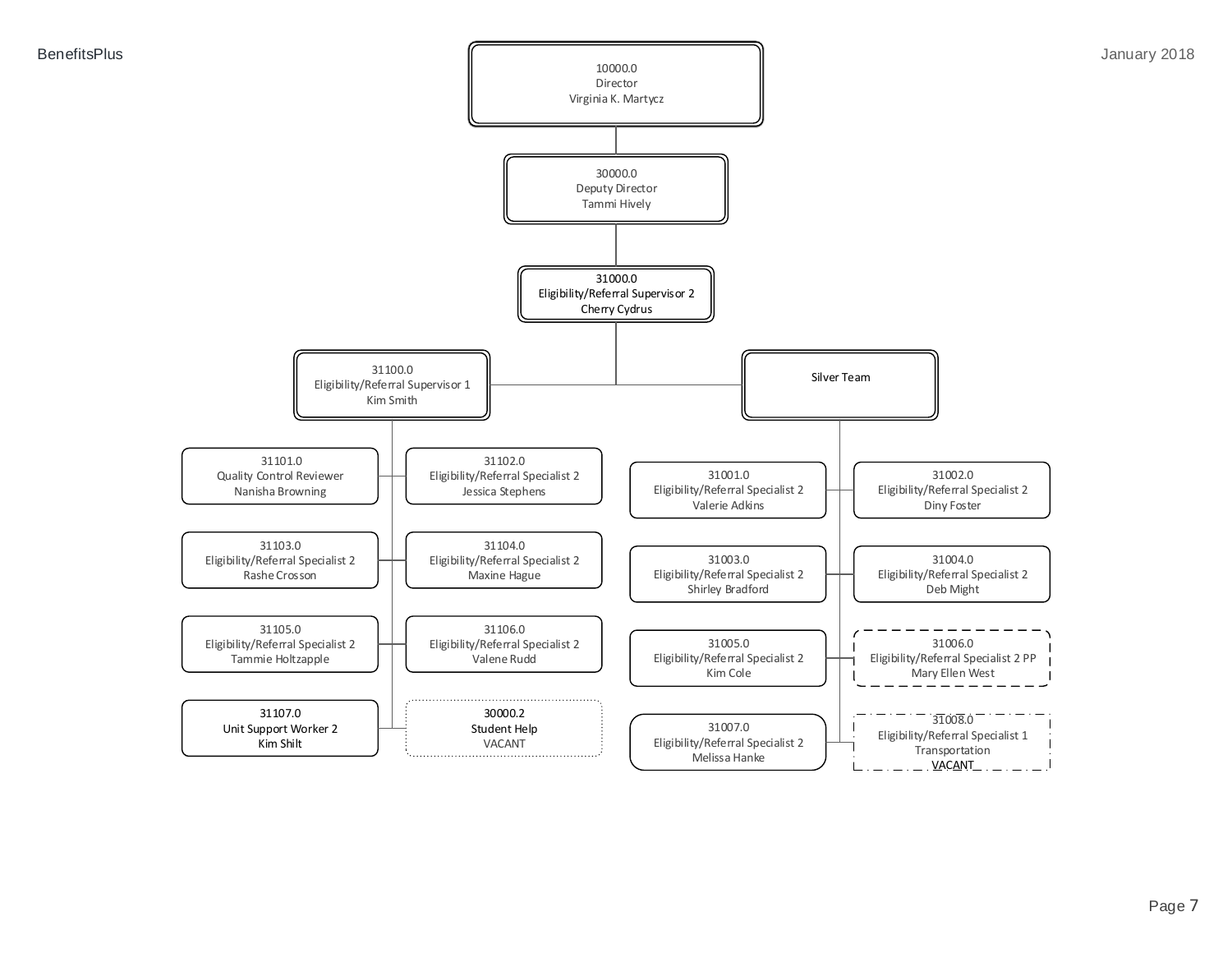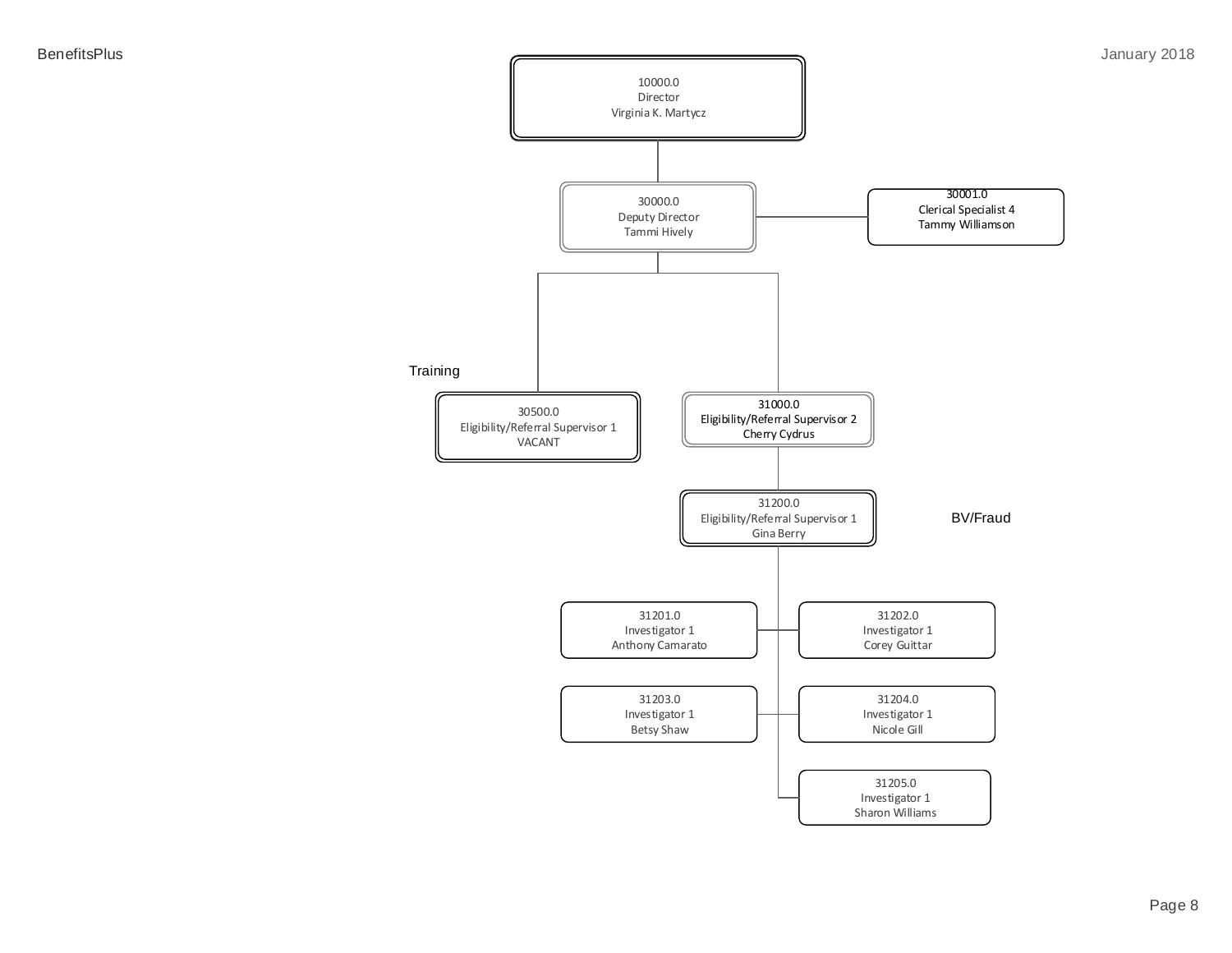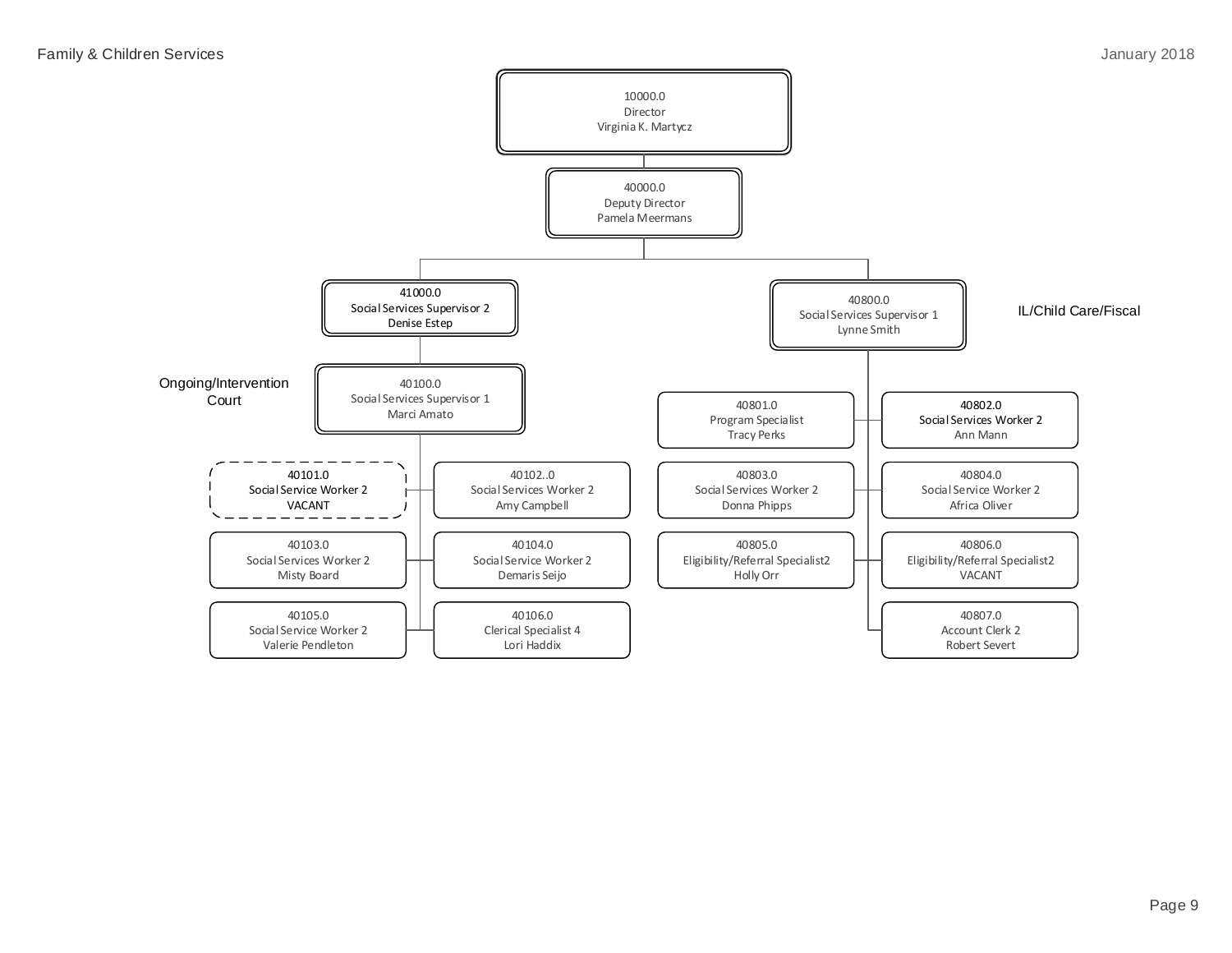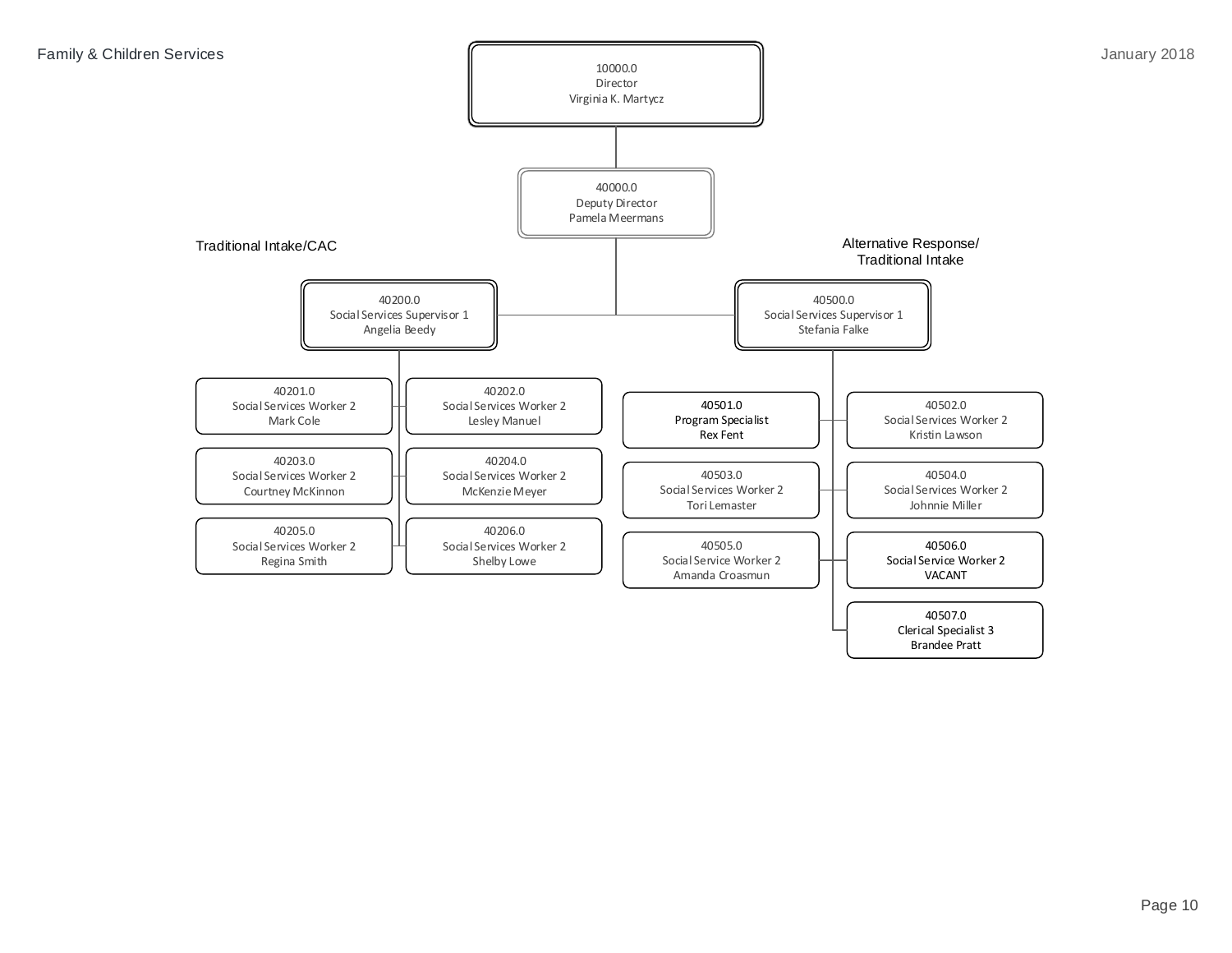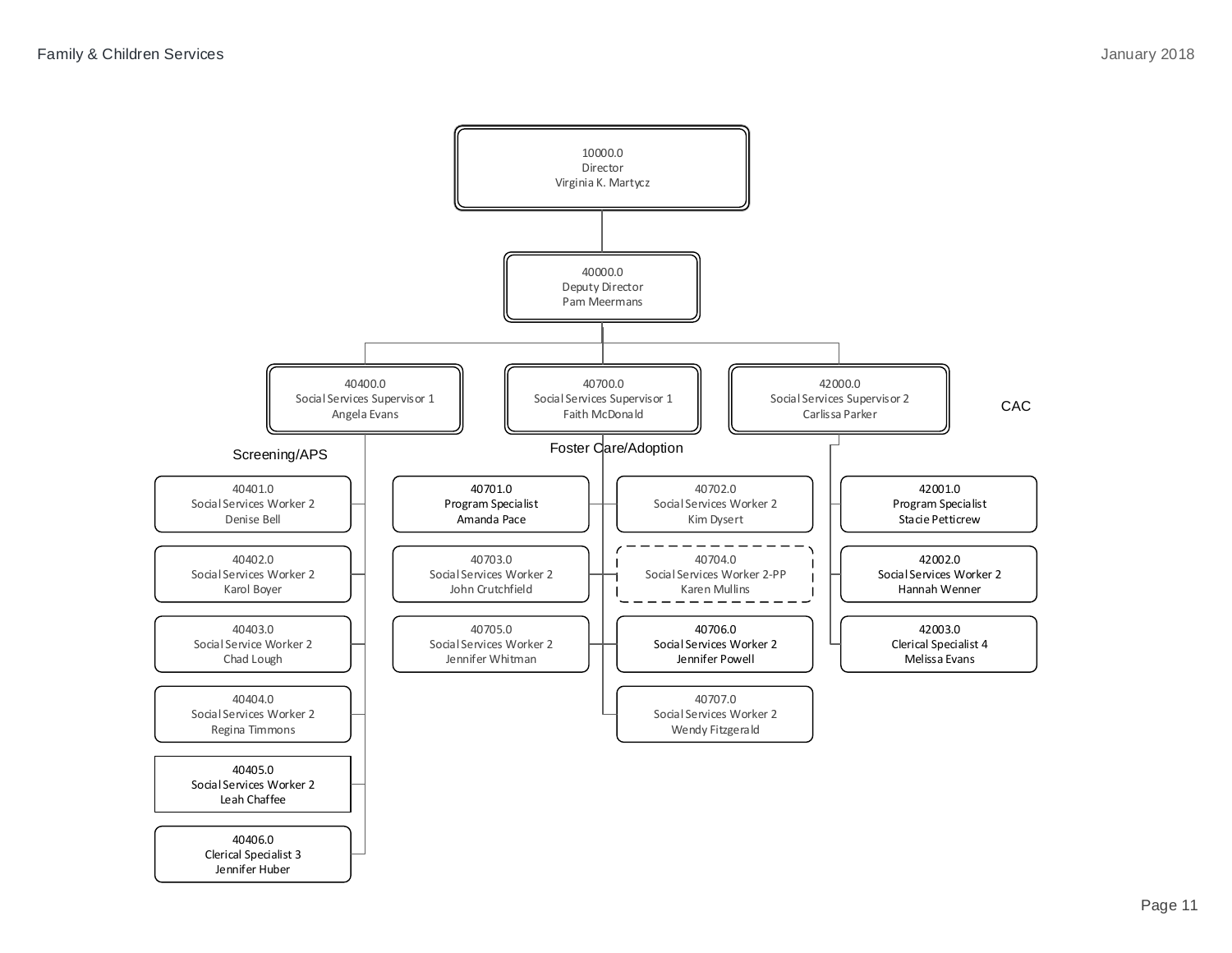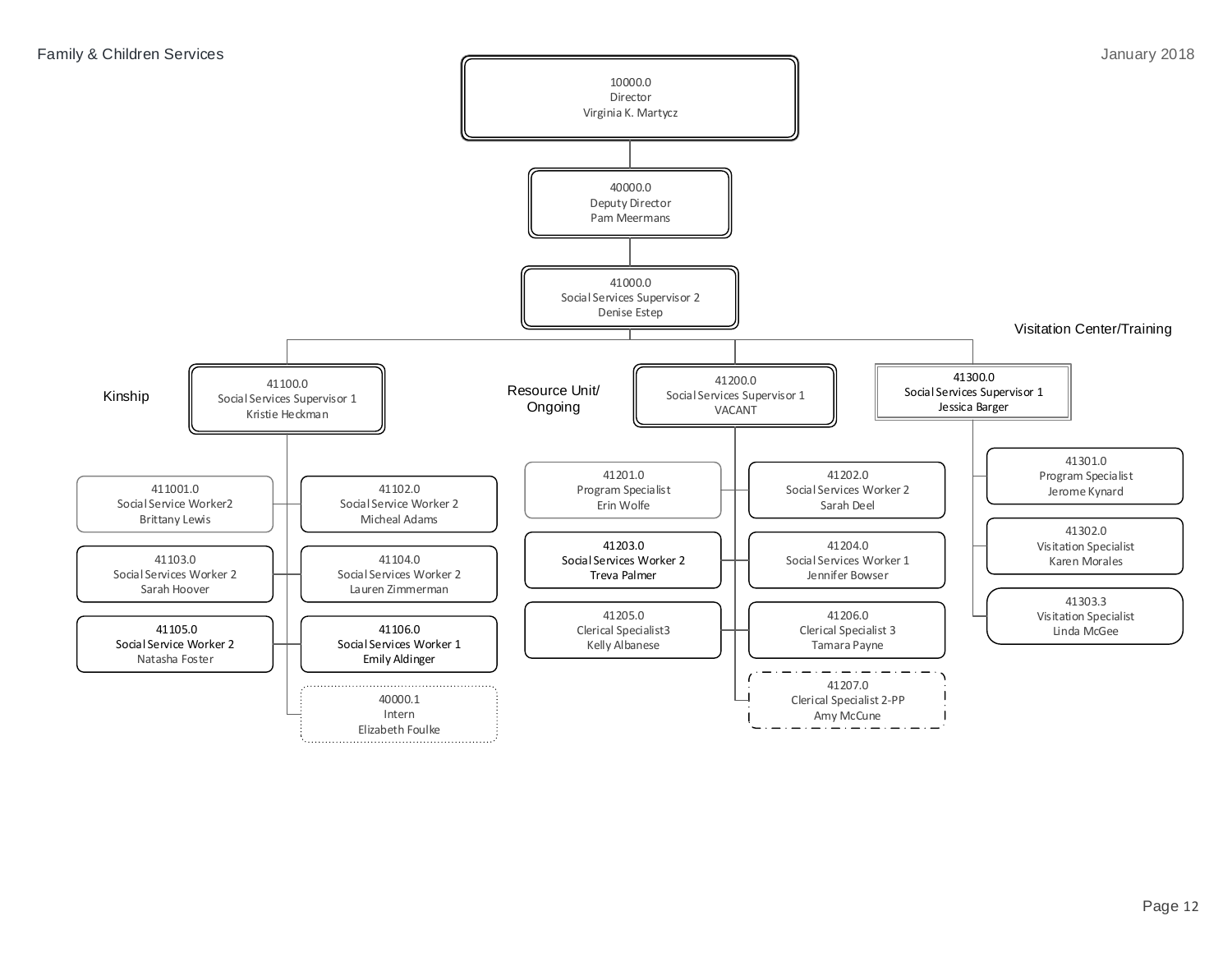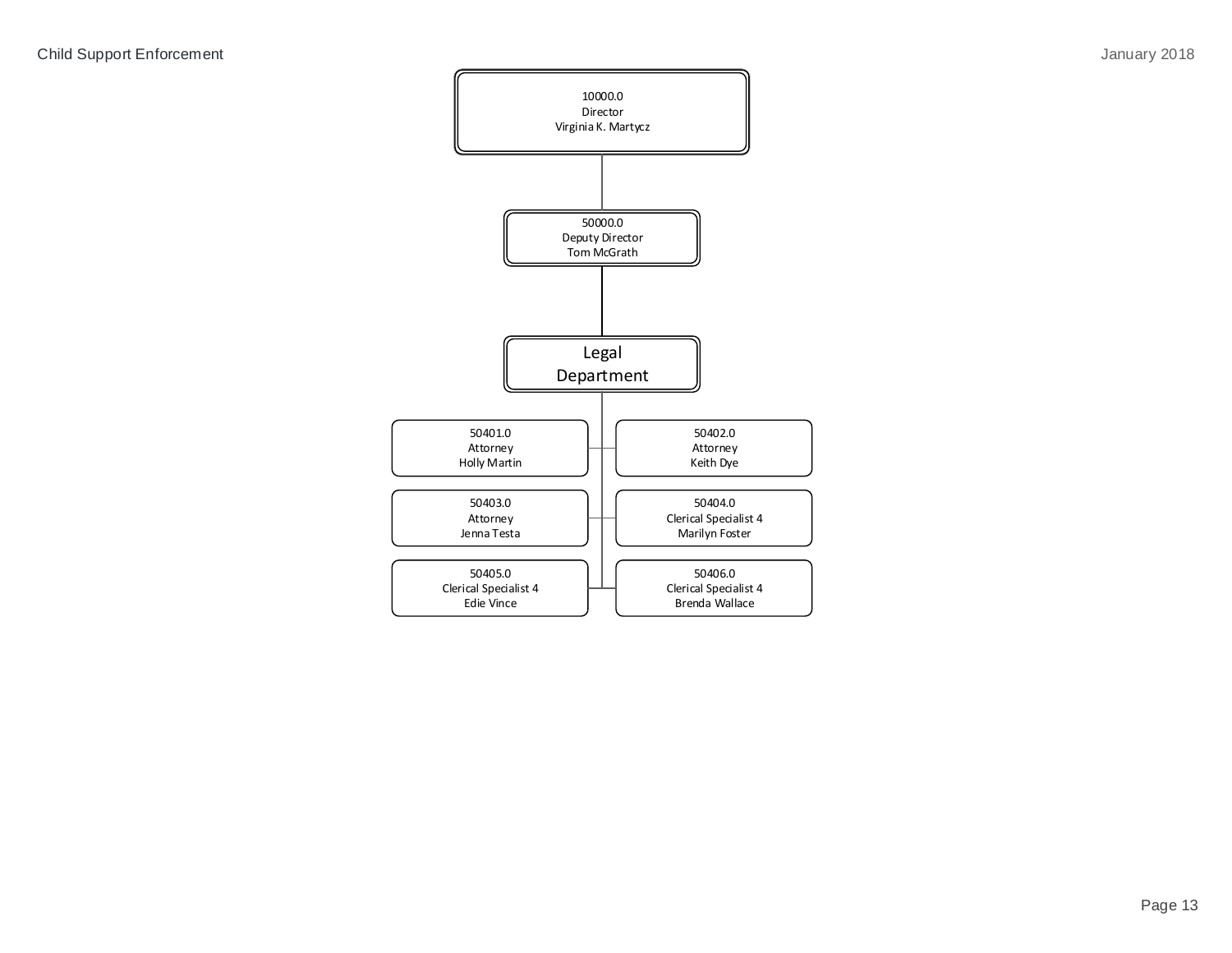